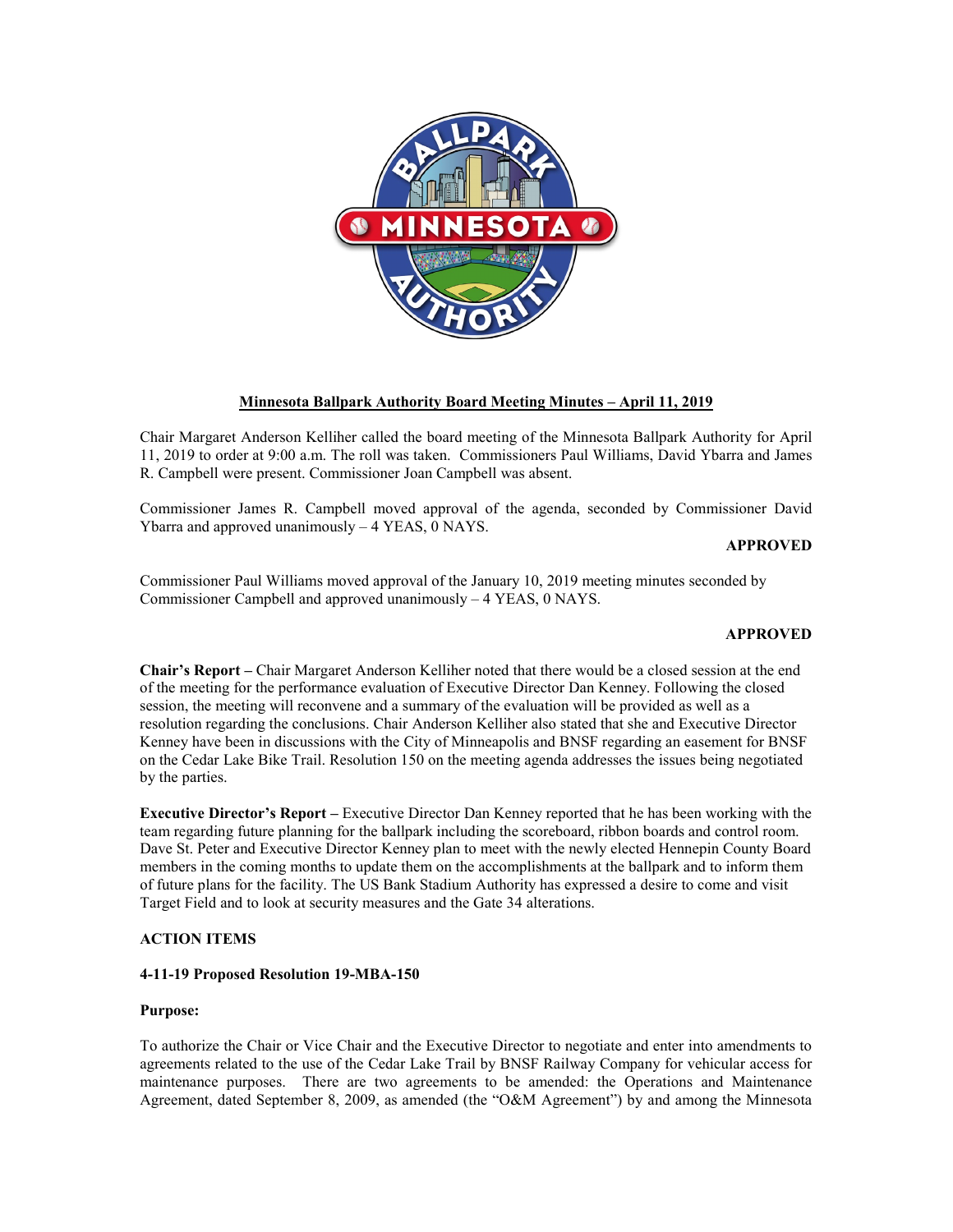Ballpark Authority (the "MBA"), the Metropolitan Council (the "Met Council"), Twins Ballpark LLC (the "Tenant"), and Minnesota Twins LLC (the "Twins" and, together with the Tenant, collectively referred to as the "Team"); and the Construction License and Maintenance Agreement, dated May 23, 2007 (the "CLMA") by and between the MBA and BNSF Railway Company ("BNSF").

### **Background:**

The Cedar Lake Trail is a well-used bicycle and pedestrian path that runs adjacent to the ballpark. As part of the negotiations leading up to the construction and completion of the ballpark, the MBA acquired the property underlying a portion of the Cedar Lake Trail from the Minnesota Department of Transportation ("MNDOT") and from BNSF. Both MNDOT and BNSF placed deed restrictions on the property, restricting it to trail use only. The MBA then granted an easement to the City of Minneapolis (the "City"), which owns, operates and controls the Cedar Lake Trail. The easement agreement only allows limited use of the trail by the MBA and the Team, restricting use for "servicing the ballpark" and for use by utilities.

As part of the Met Council's planned southwest light rail transit project, the Met Council plans to extend the Green Line, serving Minneapolis, St. Louis Park, Hopkins, Minnetonka and Eden Prairie (the "Green Line Extension"). It will connect to the Blue Line and to the Northstar Commuter Rail Line. The Met Council has been pursuing a full funding grant agreement with the Federal Transit Administration, which is anticipated to be approved in early 2019, which will conclude the formal funding process for the project. Construction of the Green Line Extension is also expected to begin in early 2019.

A portion of the Green Line Extension will be constructed on property owned by BNSF, known as the Wayzata Subdivision. As a result of the construction, BNSF's access to the Wayzata Subdivision will be impacted. BNSF has requested that the Met Council identify an alternative access route for maintenance purposes. The Met Council identified a preferred route using a portion of the Cedar Lake Trail which is located on the MBA's property (Exhibit A, attached).

Under the terms of the existing agreements between and among the MBA, BNSF, the Met Council, the City, the Team and MNDOT, BNSF's request to use the Cedar Lake Trail for vehicular access for maintenance purposes is not permitted.

The MBA Executive Director and legal counsel have been involved in negotiations with the Met Council, Team, City and BNSF in order to facilitate BNSF's request to use the Cedar Lake Trail for vehicular access for maintenance purposes. Of paramount importance, the MBA goal has been to ensure that the terms of the transaction provide the MBA with an appropriate level of protection and indemnification for BNSF's use of the Cedar Lake Trail for vehicular access for maintenance purposes, in particular given the MBA does not own, operate or control the Cedar Lake Trail.

The parties have been working collaboratively on recommendations that would amend the Construction License and Maintenance Agreement, and the Operations and Maintenance Agreement as follows:

- 1. Allow BNSF to use the Cedar Lake Trail for vehicular access for maintenance purposes.
- 2. Address provisions in the Cedar Lake Trail Easement Agreement with the City to allow for such use.
- 3. Establish protocols between the City and BNSF as to such use.
- 4. Provide the MBA with an appropriate level of liability protection and indemnification.
- 5. Provide for consent by MNDOT and BNSF, as the holders of the deed restrictions, to allow BNSF to use the Cedar Lake Trail for vehicular access for maintenance purposes.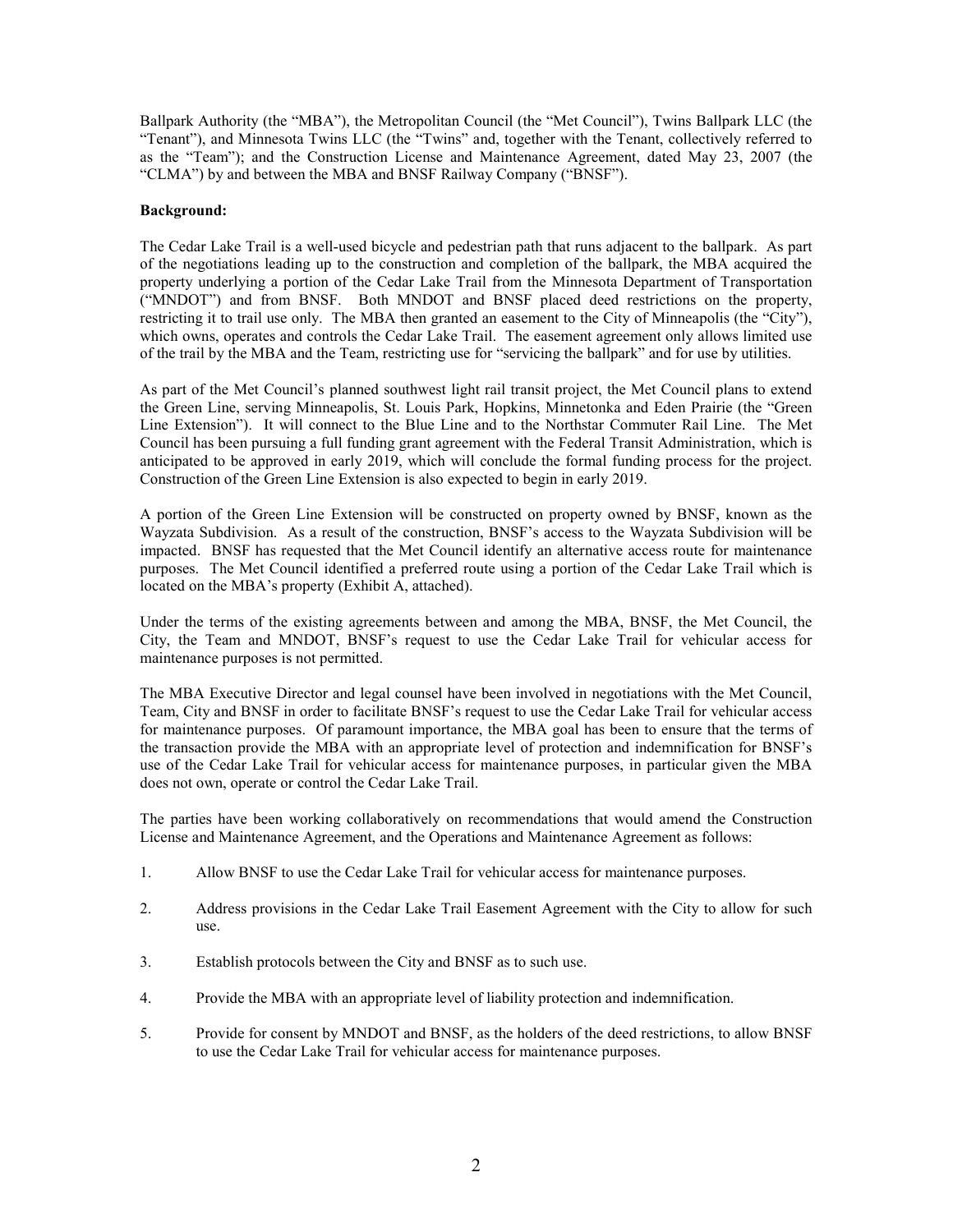- 6. Provide that the Met Council is responsible for making any improvements to the BNSF access route over the Cedar Lake Trail, and for any relocation of bollards, security fencing or other similar improvements on the MBA property.
- 7. Allow and require the Met Council to keep the MBA's improvements within the BNSF Wayzata Subdivision painted and free from graffiti.
- 8. Add Met Council and the City to the amendment to the CLMA to facilitate the above.

## **Action Requested:**

**BE IT RESOLVED** that the Minnesota Ballpark Authority authorizes the Chair or Vice Chair and Executive Director to negotiate and enter into amendments to the Construction License and Maintenance Agreement and to the Operations and Maintenance Agreement consistent with the terms and conditions stated above, and substantially in the form on file with the MBA on the date hereof, with such necessary and appropriate variations, omissions and insertions as are not materially inconsistent with such forms as the Chair or Vice Chair and Executive Director in their discretion shall determine, provided that the accepting thereof by the Chair or Vice Chair and Executive Director shall be conclusive evidence of such determination.

# **APPROVED**

### **4-11-19 Proposed Resolution 19-MBA-151**

### **Purpose:**

To authorize the expenditure of Minnesota Ballpark Authority funding from the Ballpark Capital Projects Fund for pedestrian lighting along  $5<sup>th</sup>$  Avenue North; to authorize MBA staff to finalize the scope, design and cost details with the City of Minneapolis; and to authorize the Chair and Executive Director to enter into any necessary inter-agency agreements to achieve these improvements.

### **Background:**

In April 2008, the Minnesota Ballpark Authority adopted Resolution 08-MBA-05R1, which created the Ballpark District Enhancements and Public Art Incentive fund.

The fund was set up to allow the MBA to work with other government agencies, private developers, and other interested parties to encourage the coordinated development of amenities that would serve both the long-term interests of the ballpark and this emerging area of the City. Priorities for this fund include public art, streetscape and way-finding enhancements.

Over the past several years, the Minnesota Ballpark Authority has worked with the Minnesota Twins, Target Corporation, Hennepin County, the Minnesota Department of Transportation, the City of Minneapolis, and other partners to complete several public realm improvement projects around both Target Field and Target Field Station. The MBA Board approved funding for pedestrian lighting on 3<sup>rd</sup> Avenue North in 2009 and funding for lighting on  $6<sup>th</sup>$  Avenue North in 2015.

This year the City of Minneapolis will be reconstructing 5th Avenue North from near 5th Street to Washington Avenue. While this is a key connection from the North Loop to Target Field and Target Field Station, the existing project scope does not include pedestrian lighting.

Consistent with the MBA's previous efforts, there is an opportunity to enhance the pedestrian environment and the connections between the North Loop and Target Field. MBA staff is requesting authorization to work with the City of Minneapolis to enter into a cost participation agreement in an amount not-to-exceed \$200,000 to add pedestrian lighting to the 5<sup>th</sup> Avenue North project.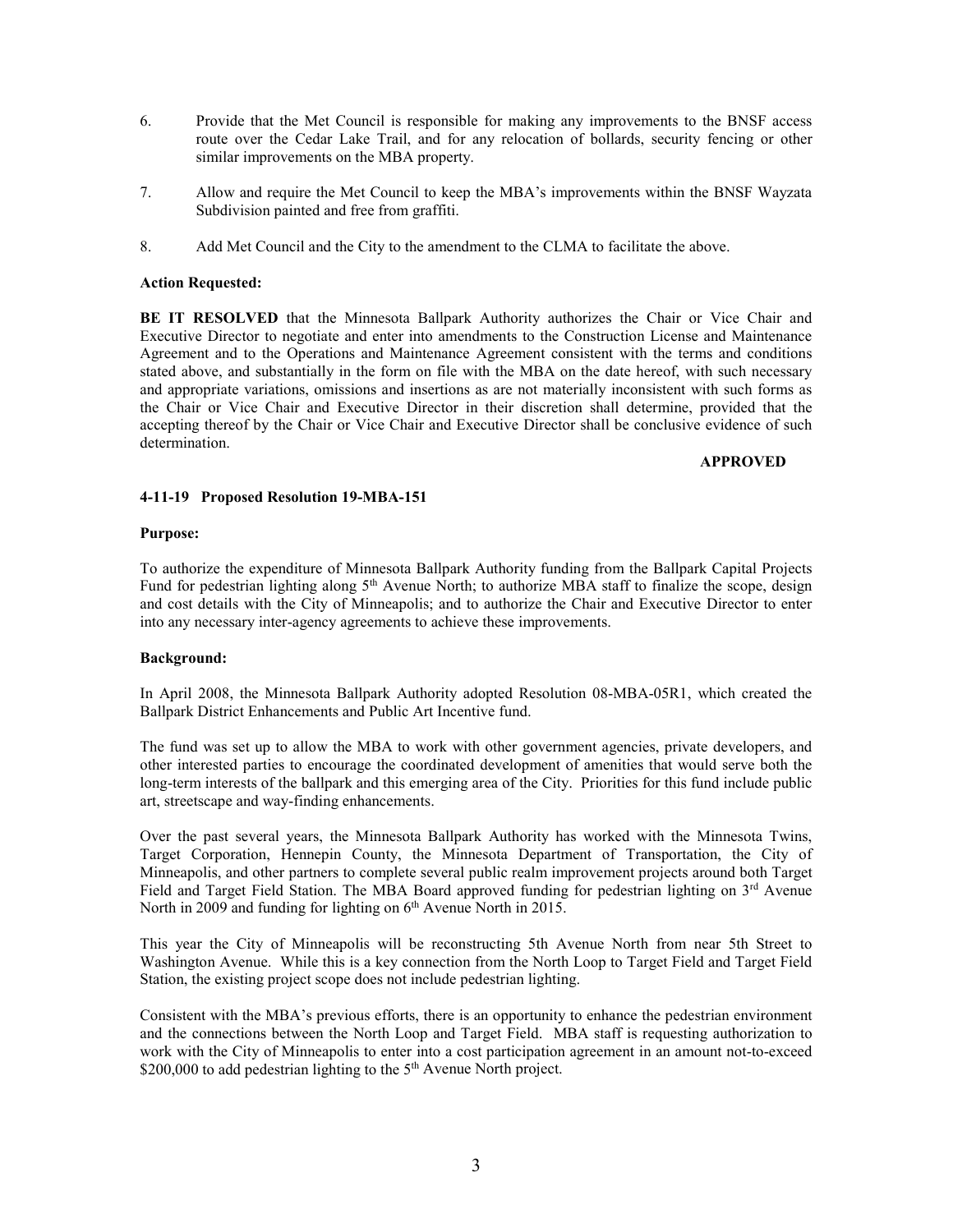#### **Action Requested:**

**BE IT RESOLVED** that the Minnesota Ballpark Authority authorizes the expenditure of funds from the Ballpark Capital Projects Fund in an amount not-to-exceed \$200,000, for the purpose of adding pedestrian lighting on  $5<sup>th</sup>$  Avenue North, as part of the street reconstruction project being led by the City of Minneapolis.

**BE IT FURTHER RESOLVED** that MBA staff is authorized to finalize the scope, design and cost details with the City, and the Chair and Executive Director are authorized to enter into any necessary inter-agency agreements to achieve these improvements.

### **APPROVED**

### **DISCUSSION ITEMS**

**Target Field Operations Update** – **Matt Hoy, Senior VP, Operations, Minnesota Twins**. Mr. Hoy reported that in 2018 the Annual Maintenance Expenses were \$6.9 million and for 2019 the budget will be \$7.2 million. \$15.3 million was spent on the Tennant Ballpark Property in 2018. There were approximately 53 projects of various sizes and scope, the largest was the conversion of the Metropolitan Club to Bat and Barrel. Construction projects for 2019 so far include the Gate 34 Experience and the new Batter's Eye in centerfield. Other smaller projects were in the concessions areas and control systems. The facility did well over the winter with only a few minor issues with the sprinkler system and one small pipe leak along the  $3<sup>rd</sup>$ base side of the ballpark.

**Target Field Concessions Update – Pete Spike, General Manager, Delaware North Sportservice.** Mr. Spike reported on several 2018 highlights. He said that \$1.2 million was donated back into the community 501(c)3 program, Target Field held four capacity concerts, Target Field was PETA's most vegan friendly MLB ballpark and there were continued sustainability efforts with green initiatives and landfill diversion. 2019 initiatives include the Gate 34 alterations and adding more small, local vendors and food items to Target Field concessions. New retail opportunities include an expanded line of women's apparel, Prince merchandise, North Woods Designs and new player jersey's La Tortuga 64, Willians Astudillo, Nelson Cruz, CJ Cron, Marwin Gonzalez and Jonathan Schoop. Expanded recruitment efforts have been implemented for staffing issues along with referral programs offering \$200 for referrals and sign on bonus opportunities.

**Financial Report – Brenda Juneau, MBA Finance Coordinator.** Ms. Juneau reported on the 2018 Financial Summary. At the end of 2018 the combined fund balances totaled approximately \$22 million which is a decrease of \$2 million from the prior year, primarily because of the reimbursement to the Twins for a portion of the cost for the Bat and Barrel project and concourse expansion. Investment income is up and the General Fund is stable. The MBA's 10% of Target Field event revenue for 2018 totaled over \$376,000.

**Meeting adjourned at 10:03 a.m. for Closed Session** - Performance Evaluation of Executive Director, Dan Kenney.

**Reconvened meeting at 10:20 a.m.** – Summary of Conclusions of Evaluation and Resolution.

### **19-MBA-152**

**Purpose:** To authorize the Chair to execute an amendment to the employment agreement with the Executive director of the Authority.

**Background:** On August 18, 2006, the Minnesota Ballpark Authority entered into an employment agreement with Dan Kenney, Executive director of the Authority. Among other terms and conditions, the